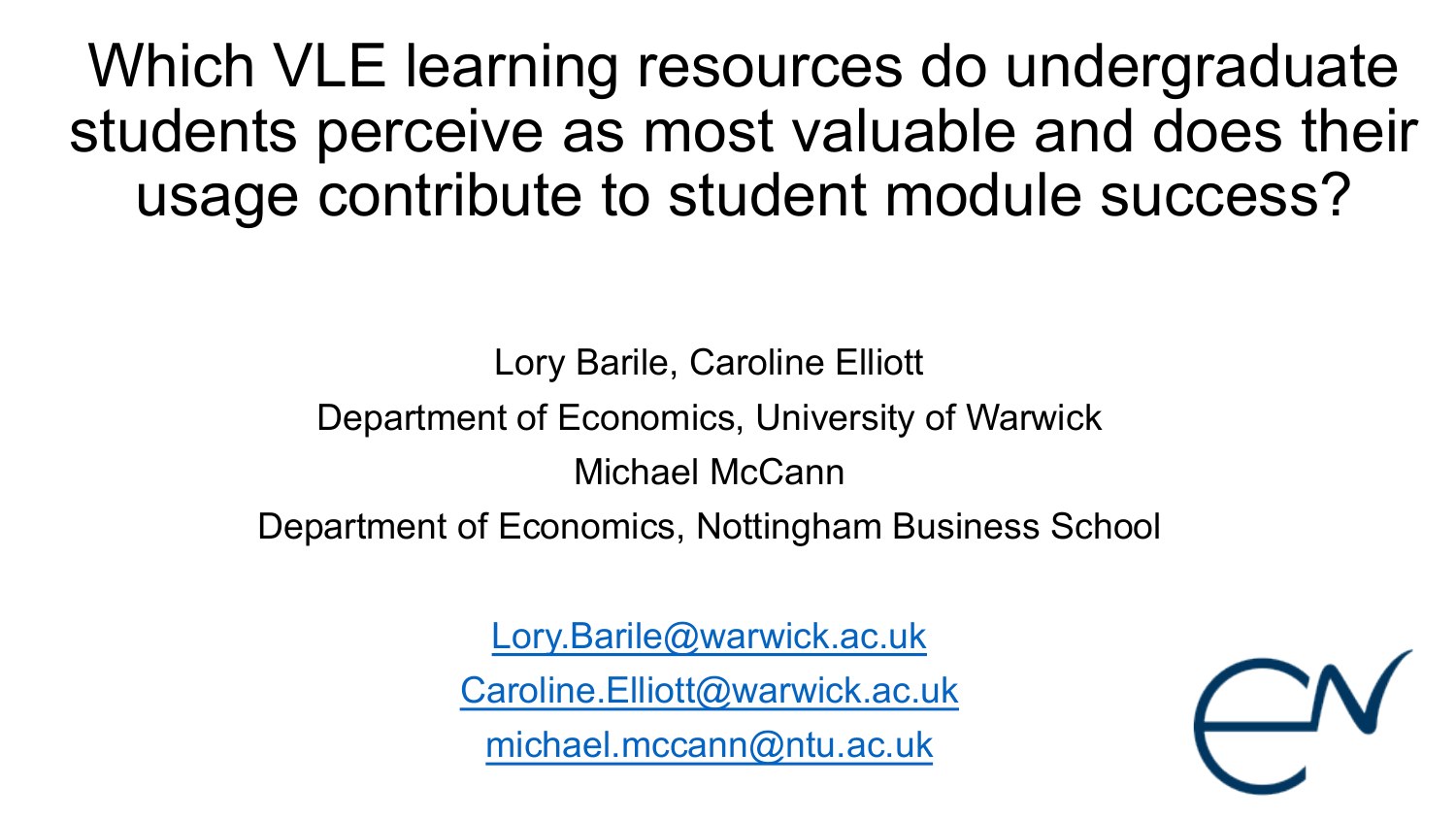## Presentation Plan

- Context and Literature Review
- Departmental differences
- Student engagement with VLE resources 19/20 & 20/21
- Impact of VLE engagement on results
- Questions, Comments and Suggestions

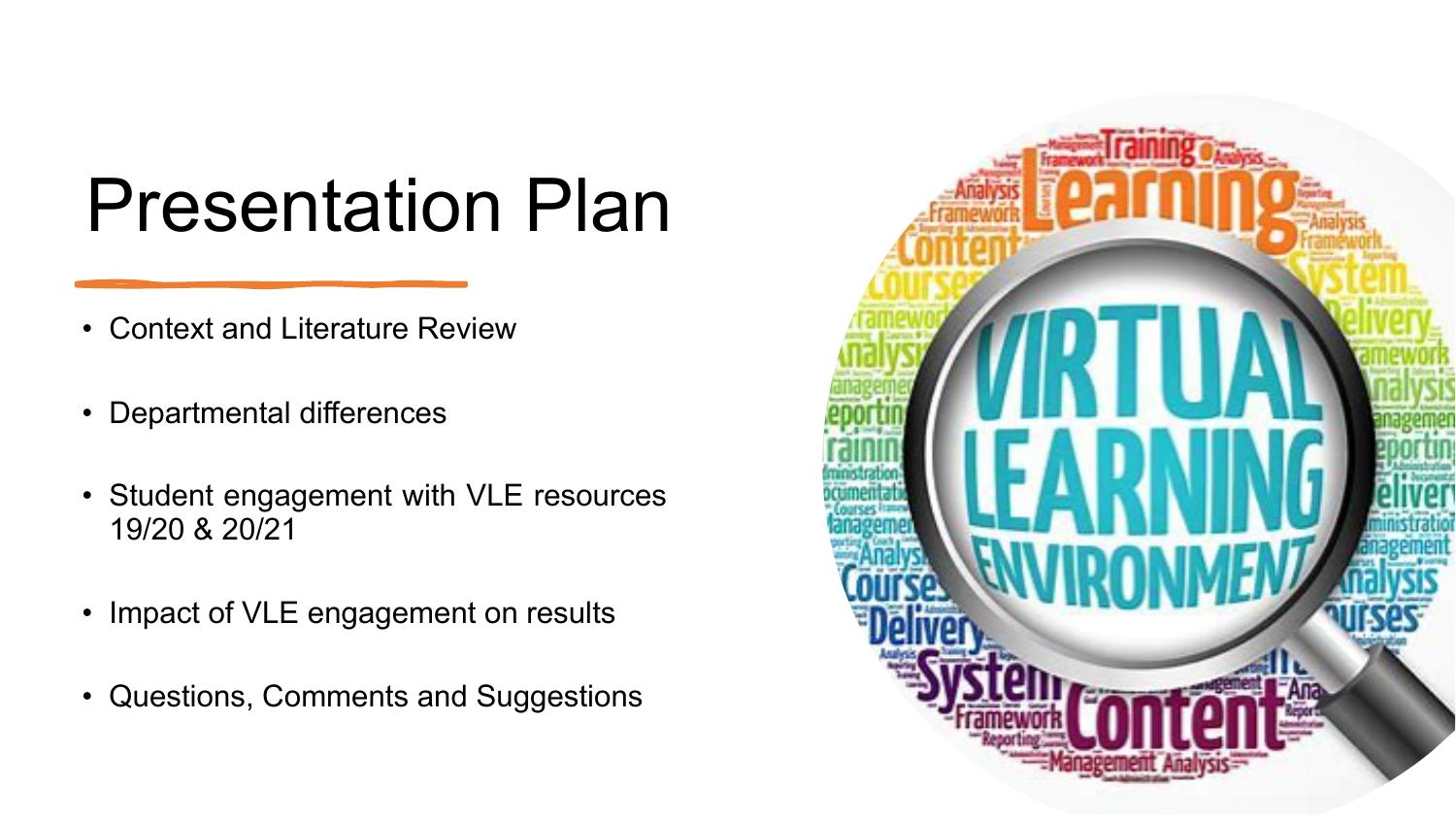# **Context**

- 2019/2020: no disruption of in-person teaching until the end of term 2
- 2020/2021: Online teaching
- The theory of revealed preference suggests that students will use those resources that they value most highly
- Natural experiment: has the use of VLE resources changed?
- Follow up question: does student use of VLE resources impact on their module performance?
- Comparative analysis: Post 1992 and Pre 1992 university Economics Departments

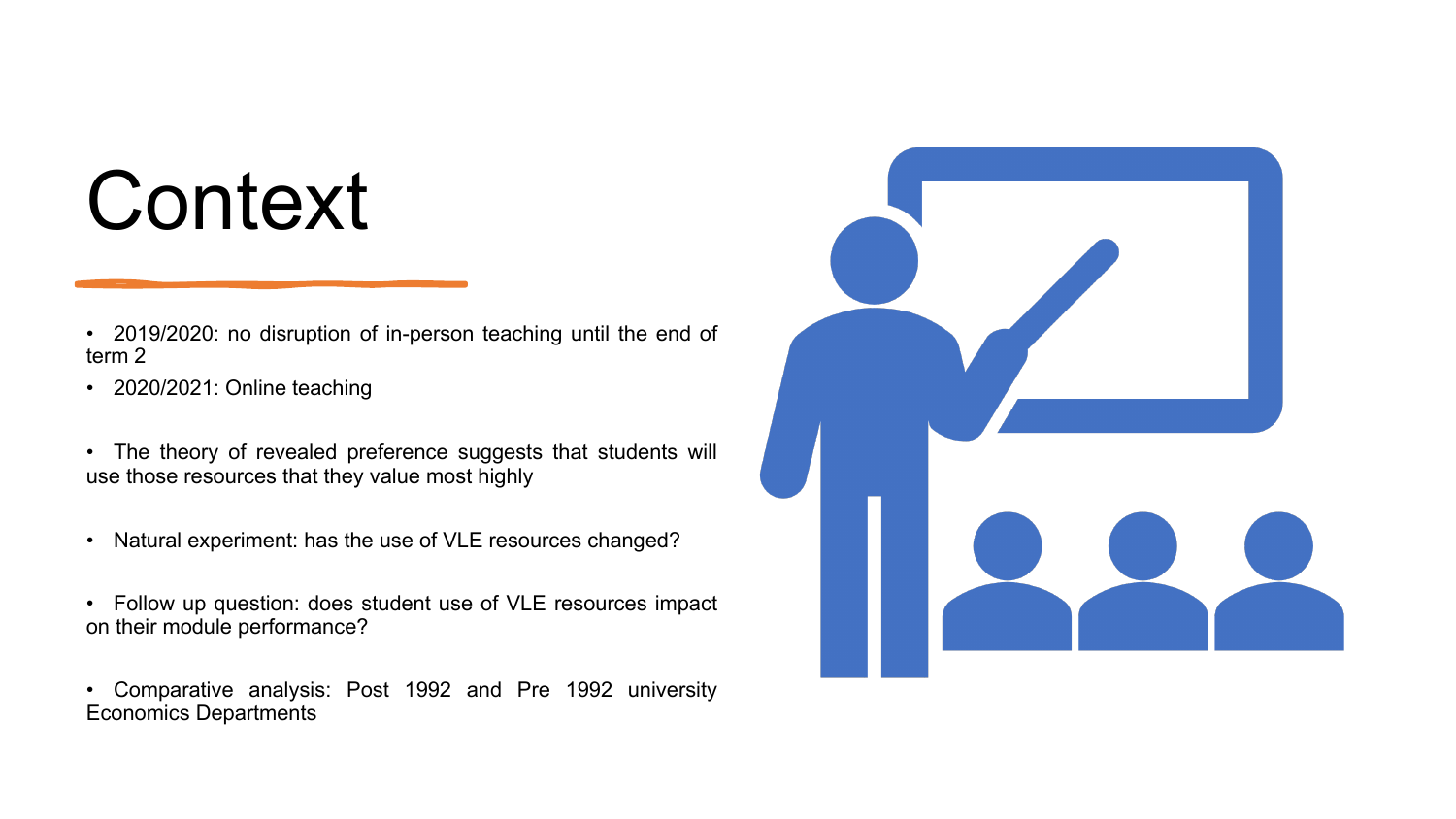# Literature Review

- Large literature on the value of VLE resources
- Student revealed preference for lecture capture learning resources:
- Andrews et al. (2013); Chandra (2007)
- Elliott and Neal (2016), year 1 UG Economics module
- Impact of lecture capture on Economics student performance:
- Flores and Savage (2007); Savage (2009)
- Chen and Lin (2012)
- Impact of VLE use on Economics student performance:
- Calafiore and Damianov (2011), significant impact of VLE engagement
- Moffat and Robinson (2015), no significant impact of engaging with VLE quizzes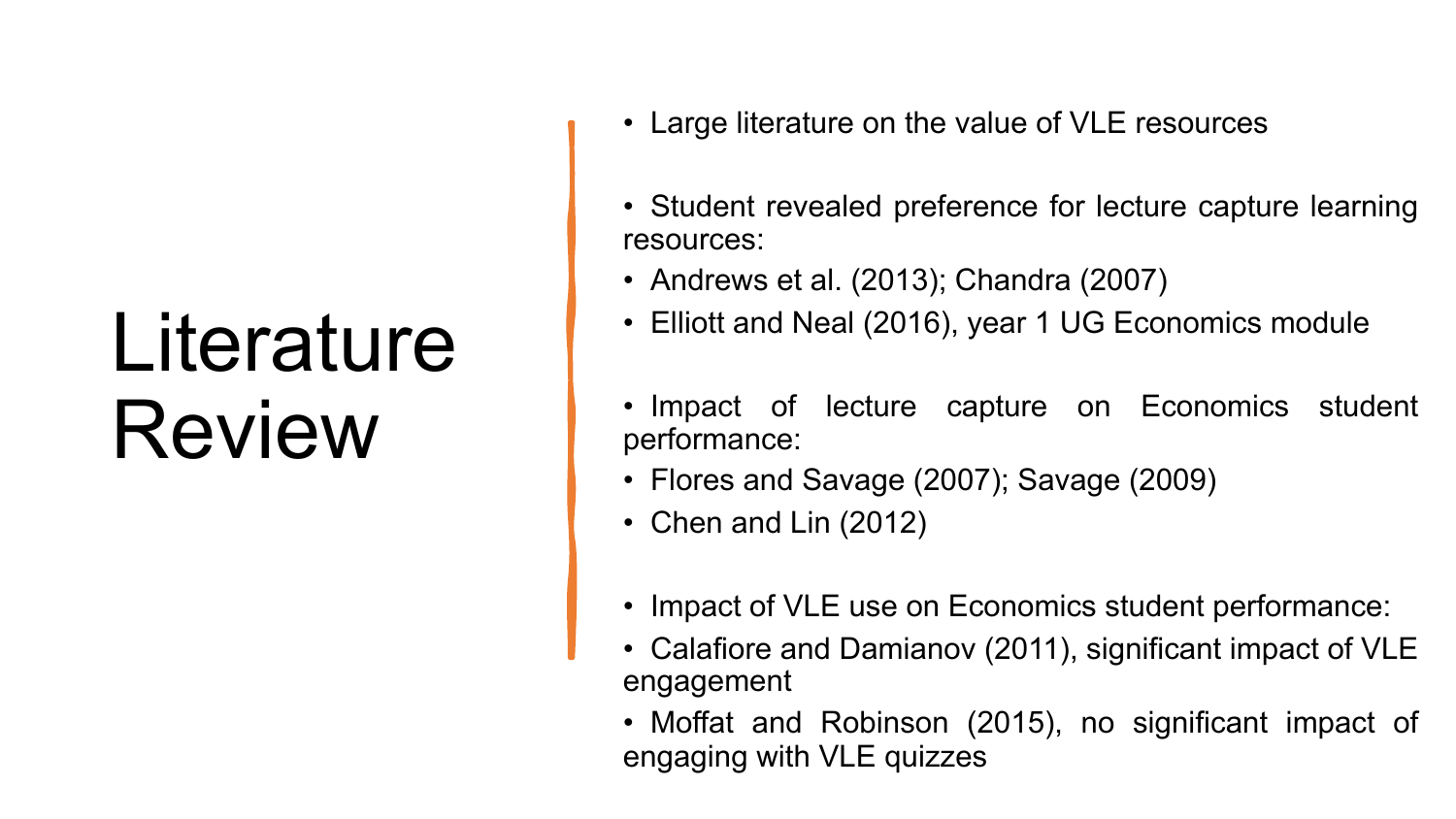#### Nottingham **Trent University**

**Modules** 

Economics of International Banking (2nd year UG)

Industry, Corporations and Government (Final year UG)

Data available for 19/20 & 20/21

|                 | 19/20                                                      | 20/21                      |
|-----------------|------------------------------------------------------------|----------------------------|
| <b>Live</b>     | 2-hour live face-to-face lecture                           | 2-hour live online seminar |
|                 | 2-hour live face-to-face seminar 1-hour online office hour |                            |
| <b>VLE</b>      | Lecture recordings                                         | Lecture recordings         |
| <b>Features</b> | Lecture slides                                             | Lecture slides             |
|                 | <b>Assessment materials</b>                                | Assessment materials       |
|                 | Seminar activities with                                    | Seminar activities with    |
|                 | guidance notes                                             | guidance notes             |
|                 | Practice questions with                                    | Practice questions with    |
|                 | solutions.                                                 | solutions.                 |
|                 |                                                            | Online quizzes             |
|                 |                                                            | Discussion forums          |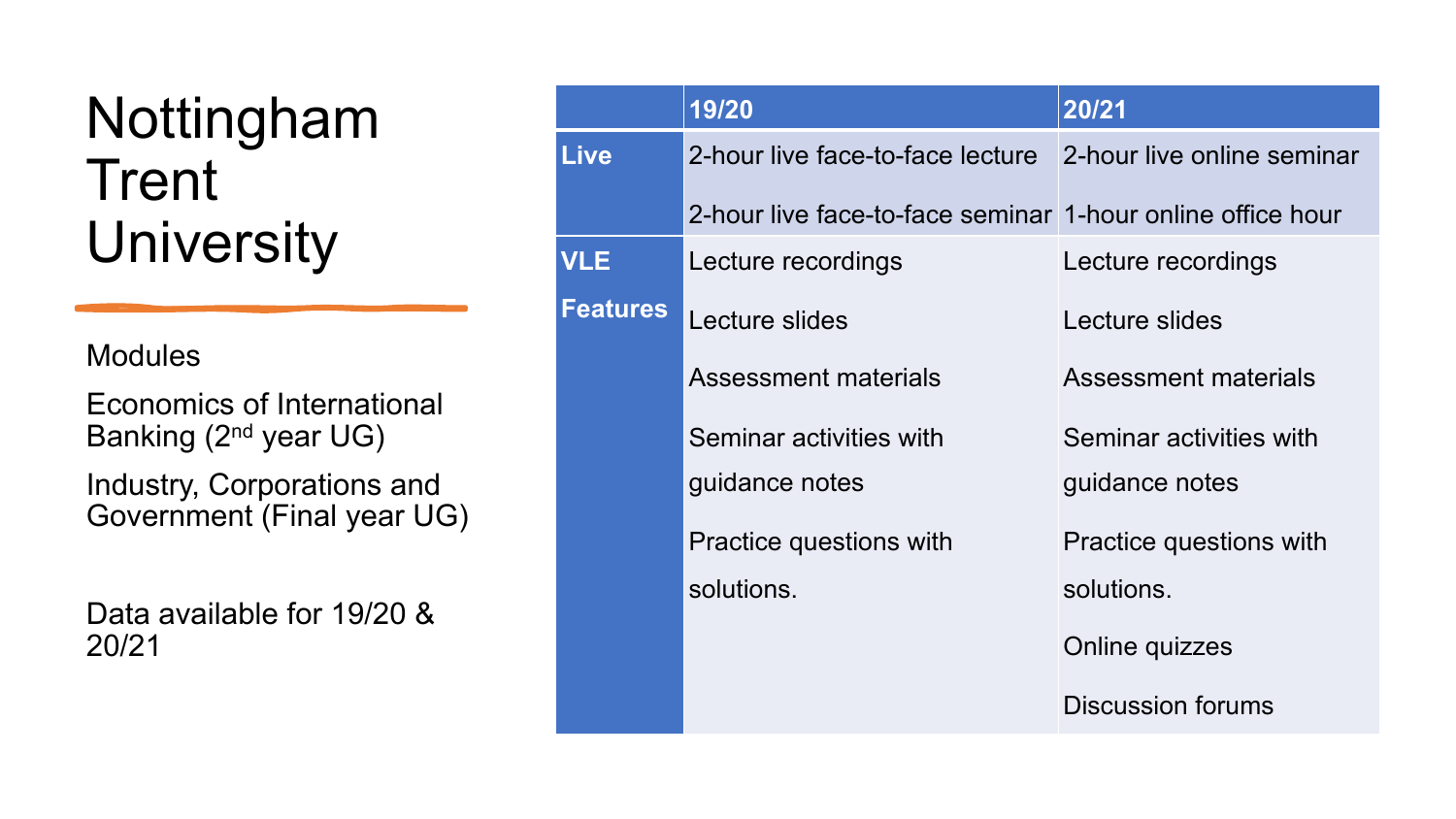# University of Warwick

**Module** 

Econometrics (2nd year UG, core for BSc Economics)

Data available for 20/21

|                 | 19/20                               | 20/21                             |
|-----------------|-------------------------------------|-----------------------------------|
| <b>Live</b>     | 2-hour live face-to-face lecture    | 1-hour asynchronous lecture       |
|                 | Face-to-face office hours (lecturer | 1-hour live online lecture        |
|                 | and tutors)                         | Online office hours (lecturer and |
|                 |                                     | tutors)                           |
| <b>VLE</b>      | Lecture recordings                  | Lecture recordings                |
| <b>Features</b> | Lecture slides                      | Lecture slides                    |
|                 | Assessment materials                | <b>Assessment materials</b>       |
|                 | Seminar activities with guidance    | Seminar activities with guidance  |
|                 | notes                               | notes                             |
|                 | Practice questions with solutions   | Practice questions with solutions |
|                 | Online quizzes                      | Online quizzes *                  |
|                 | <b>Discussion forums</b>            | <b>Discussion forums</b>          |
|                 |                                     |                                   |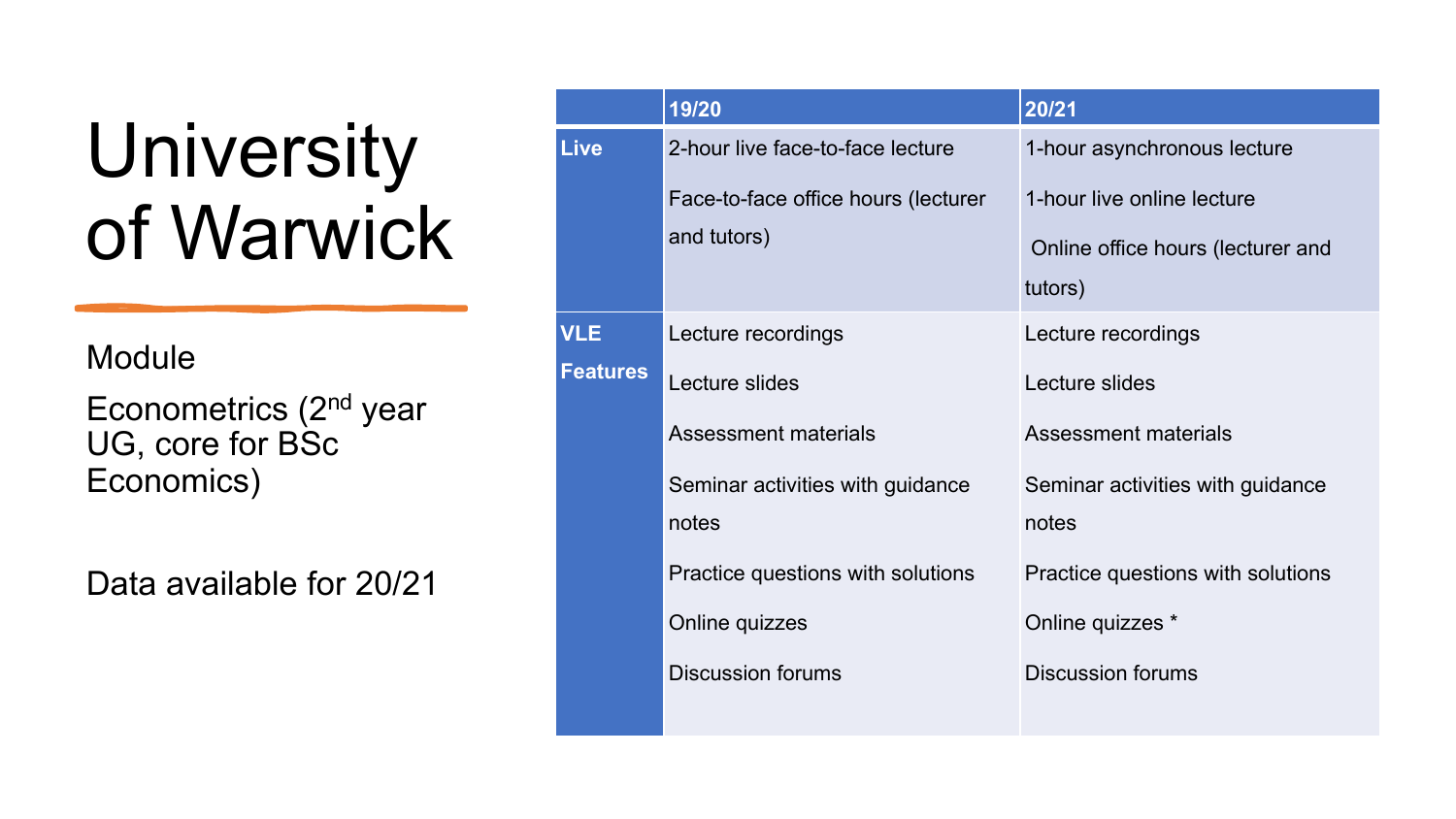#### Economics of International Banking

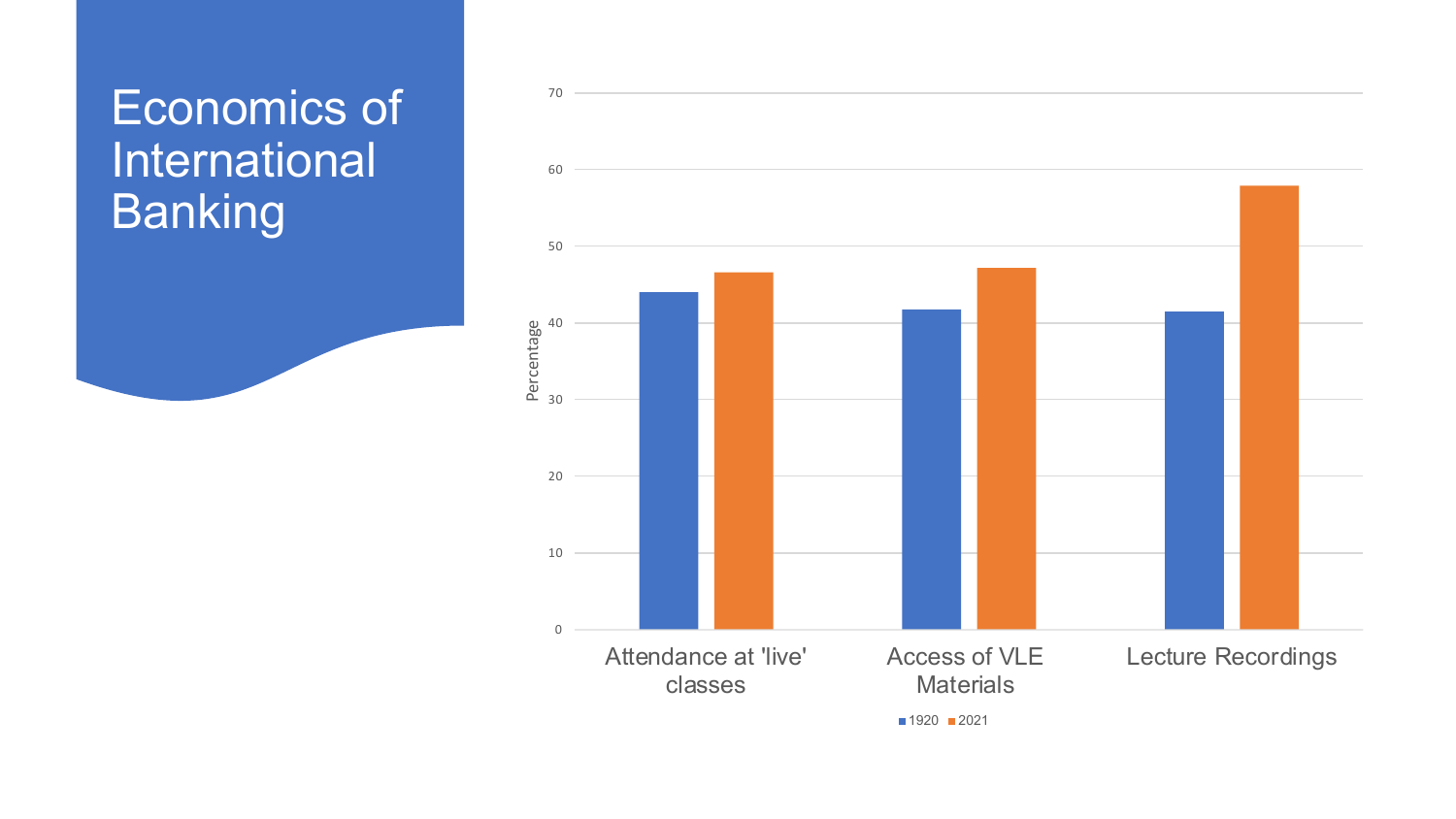#### Industry, **Corporations** and Government



 $1920$  2021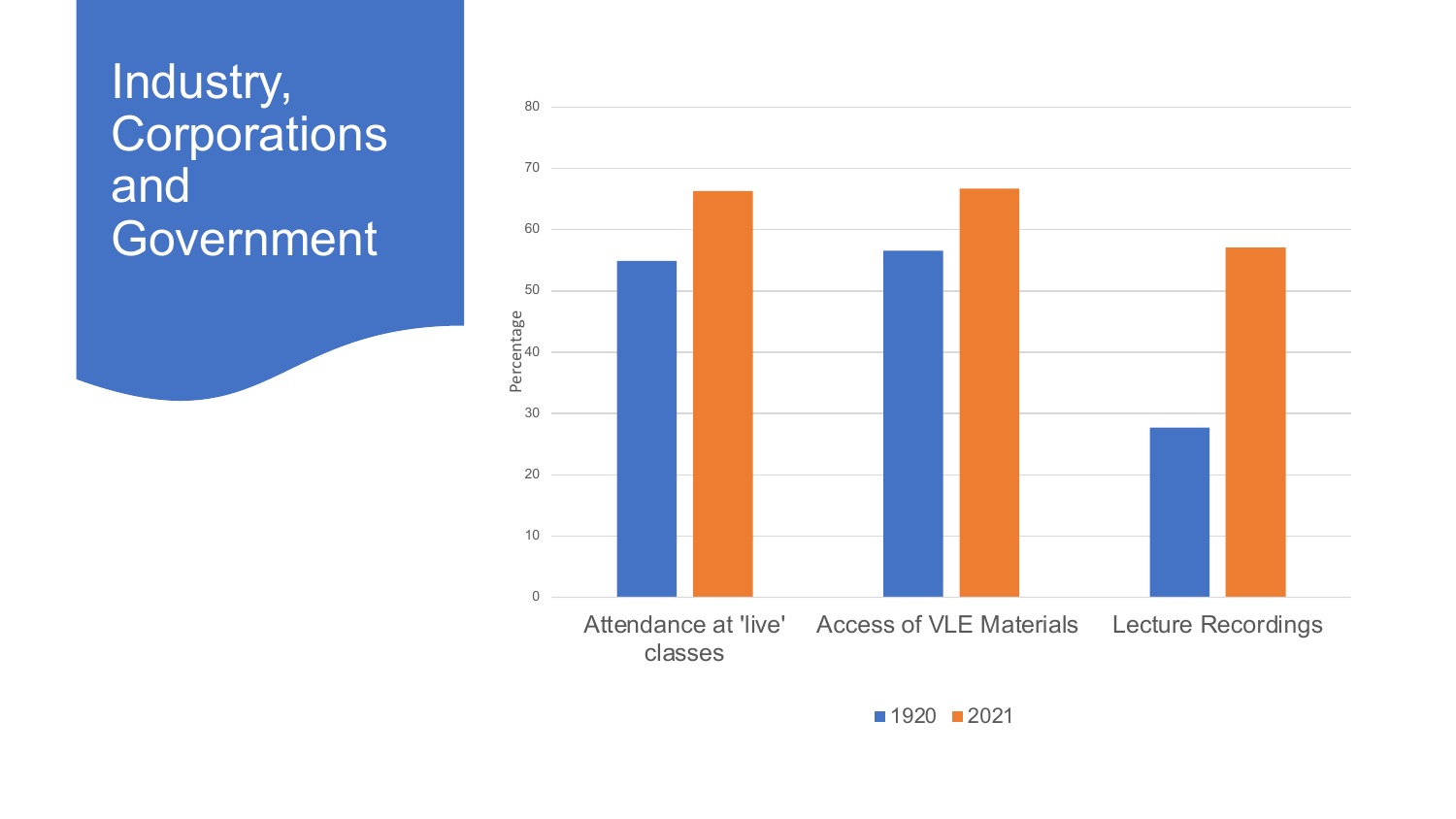#### Economics of International Banking



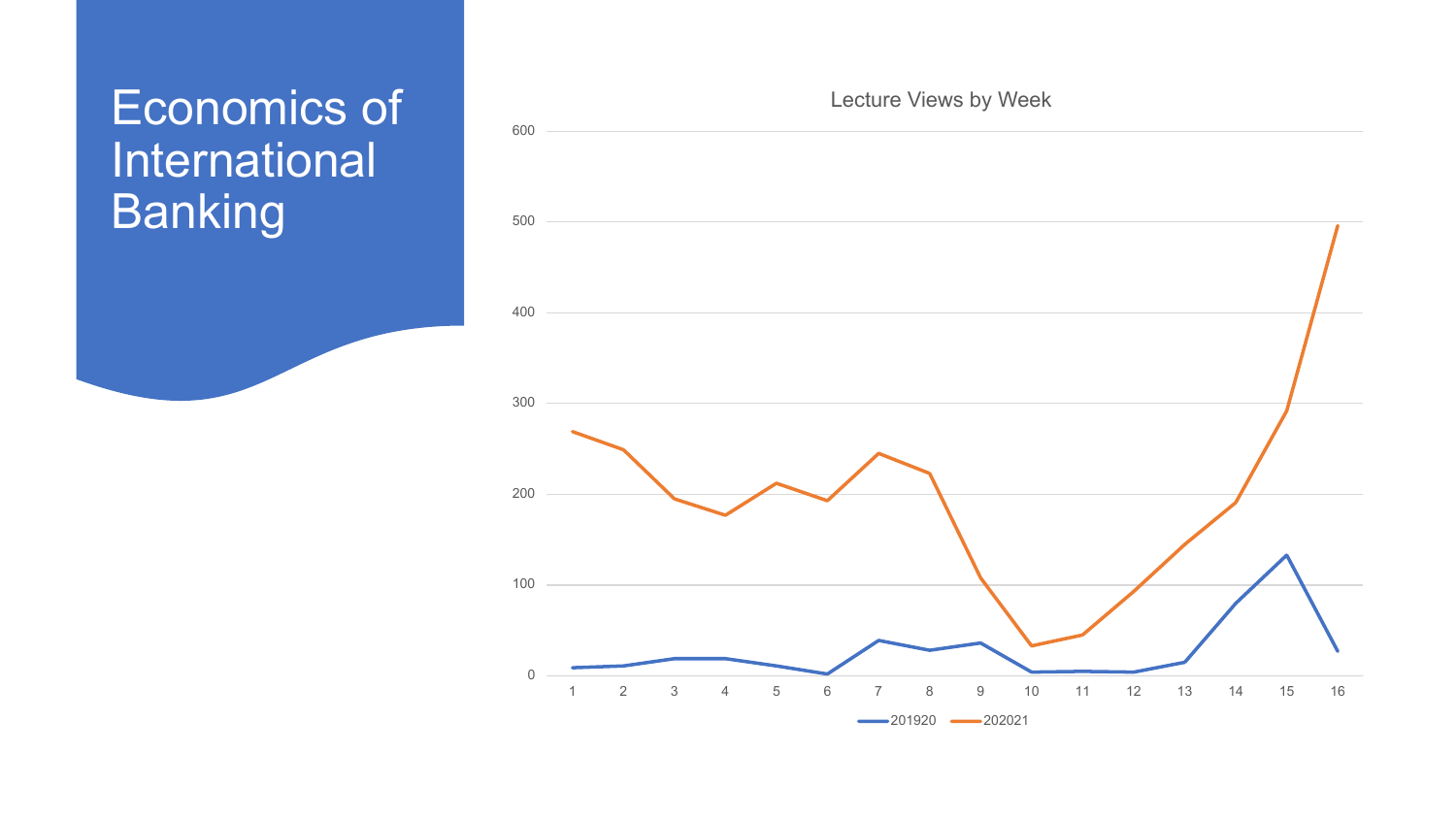Economics of International Banking Access rates for Online Resources (20/21)

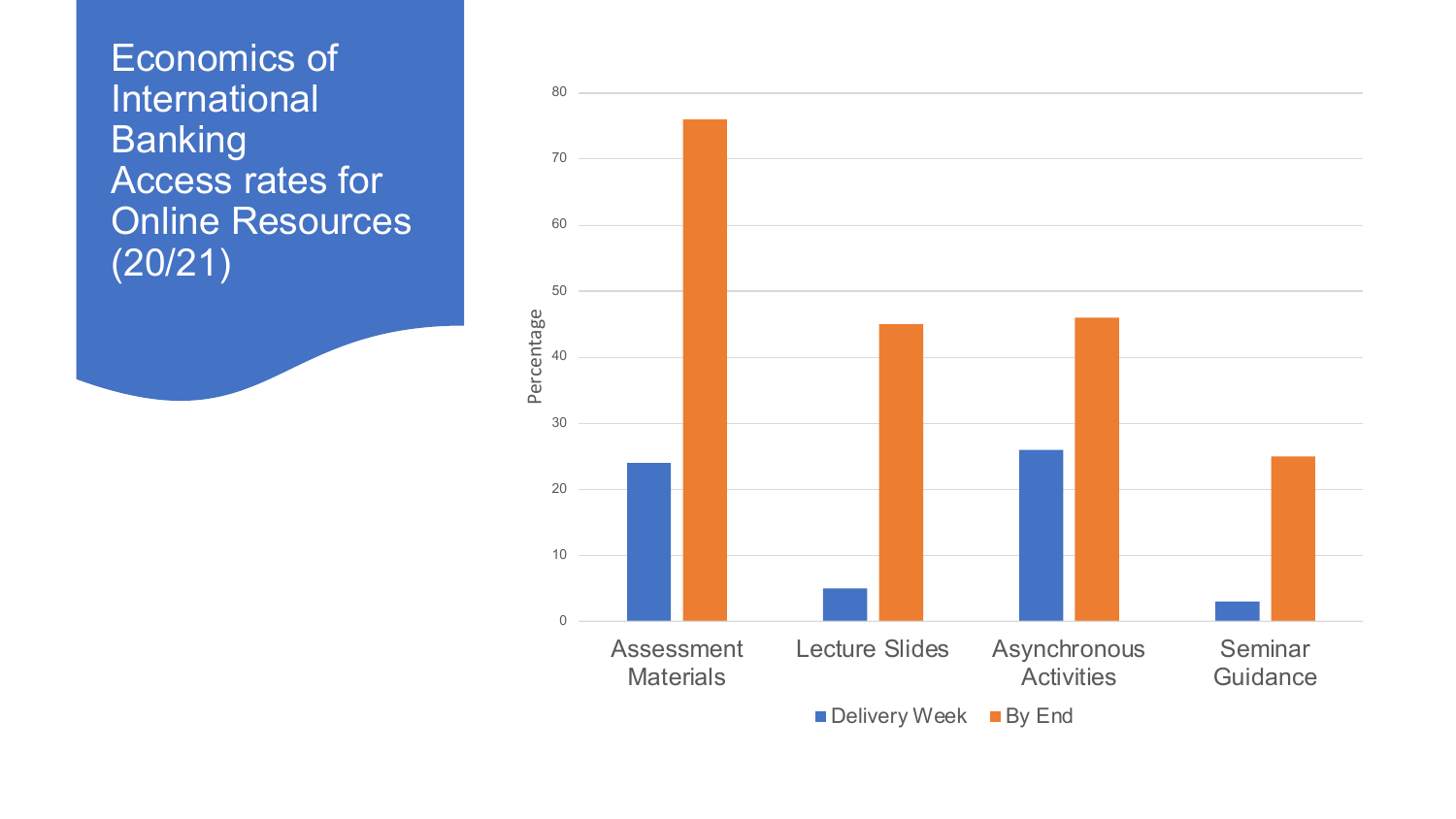## Correlation Matrices

Economics of International Banking 2019/20

|                   | <b>Attendance</b> | <b>Content</b> | <b>Recording</b> |
|-------------------|-------------------|----------------|------------------|
| <b>Mark</b>       | 0.251             | 0.496          | 0.388            |
| <b>Attendance</b> |                   | 0.160          | 0.223            |
| <b>Content</b>    |                   |                | 0.265            |

Economics of International Banking 2020/21

|                   | Attendance Content |       | <b>Recording</b> |
|-------------------|--------------------|-------|------------------|
| Mark              | 0.494              | 0.432 | 0.528            |
| <b>Attendance</b> |                    | 0.380 | 0.255            |
| <b>Content</b>    |                    |       | 0.387            |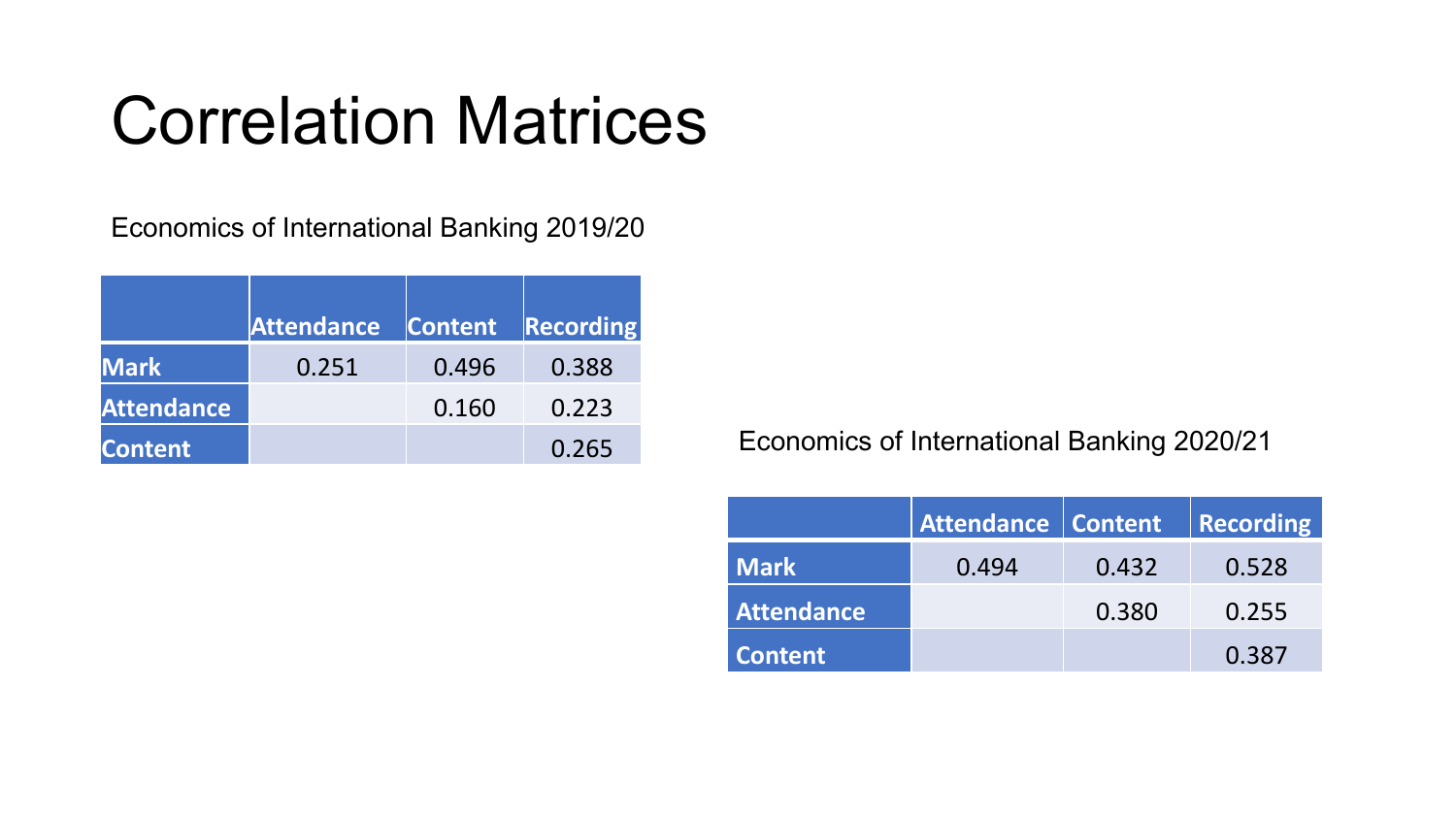## Correlation Matrices

Industry, Corporations and Government 2019/20

|                   | <b>Attendance Content</b> |       | $\ $ Recording |
|-------------------|---------------------------|-------|----------------|
| <b>Mark</b>       | 0.564                     | 0.461 | 0.360          |
| <b>Attendance</b> |                           | 0.375 | 0.506          |
| <b>Content</b>    |                           |       | 0.347          |

#### Industry, Corporations and Government 2020/21

|                   | <b>Attendance Content</b> |       | Recording |
|-------------------|---------------------------|-------|-----------|
| <b>Mark</b>       | 0.325                     | 0.415 | 0.323     |
| <b>Attendance</b> |                           | 0.247 | 0.306     |
| <b>Content</b>    |                           |       | 0.325     |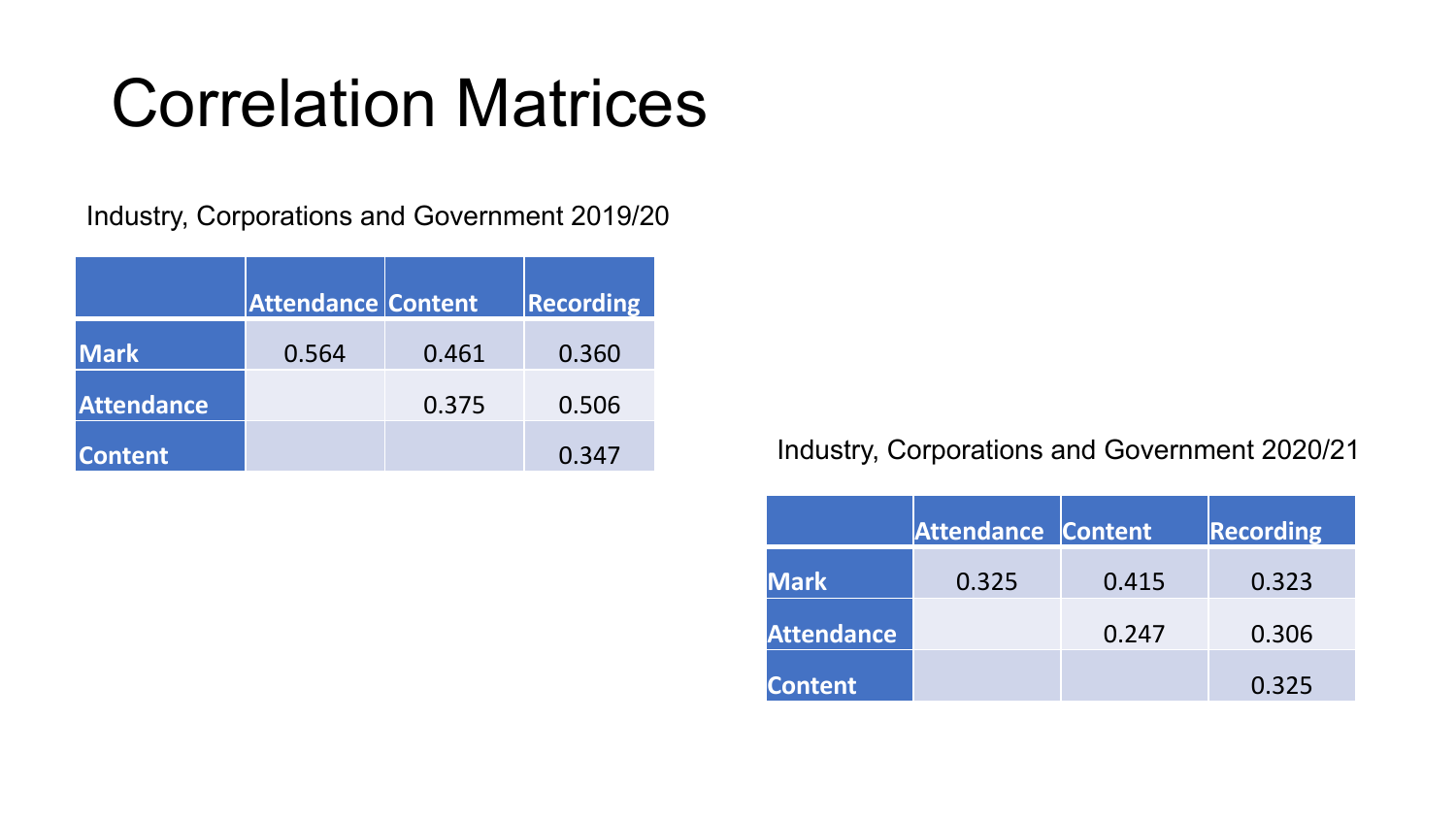# **Warwick** 20/21 VLE Student Engagement

- VLE engagement greatest in terms 1 & 2 quiz/test weeks and then increases before final exam
- Discussion forum popular (similar pattern of VLE engagement)
- Synchronous online lecture attendance 60% down to 20%, average 40.28% (average total attendance 48.5%)
- Synchronous online lecture viewings per lecture 200- 800, average 458.5 viewings
- Asynchronous online lecture viewings, average 77.8 per student
- MCQ quizzes in weeks 3, 5, 7, 9, 11 (week 1, term 2)
- Announcement re random follow up tests after test 2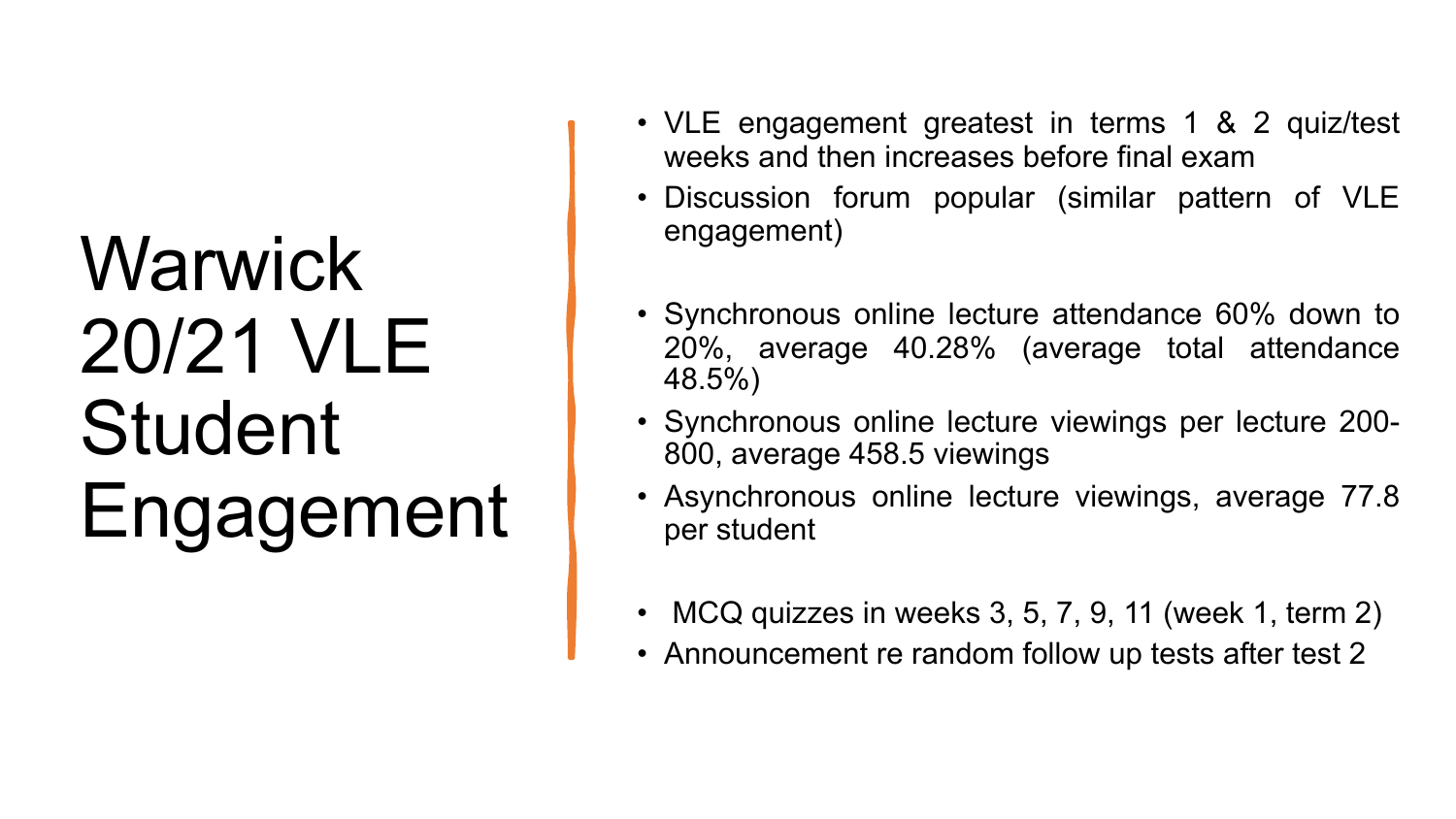### Correlations: VLE engagement

| and result |                | <b>MCQ Test Correlation</b> |
|------------|----------------|-----------------------------|
|            | Week 3         | 0.030                       |
|            | Week 5         | 0.062                       |
|            | Week 7         | 0.236                       |
|            | Week 9         | 0.194                       |
|            | <b>Week 11</b> | 0.146                       |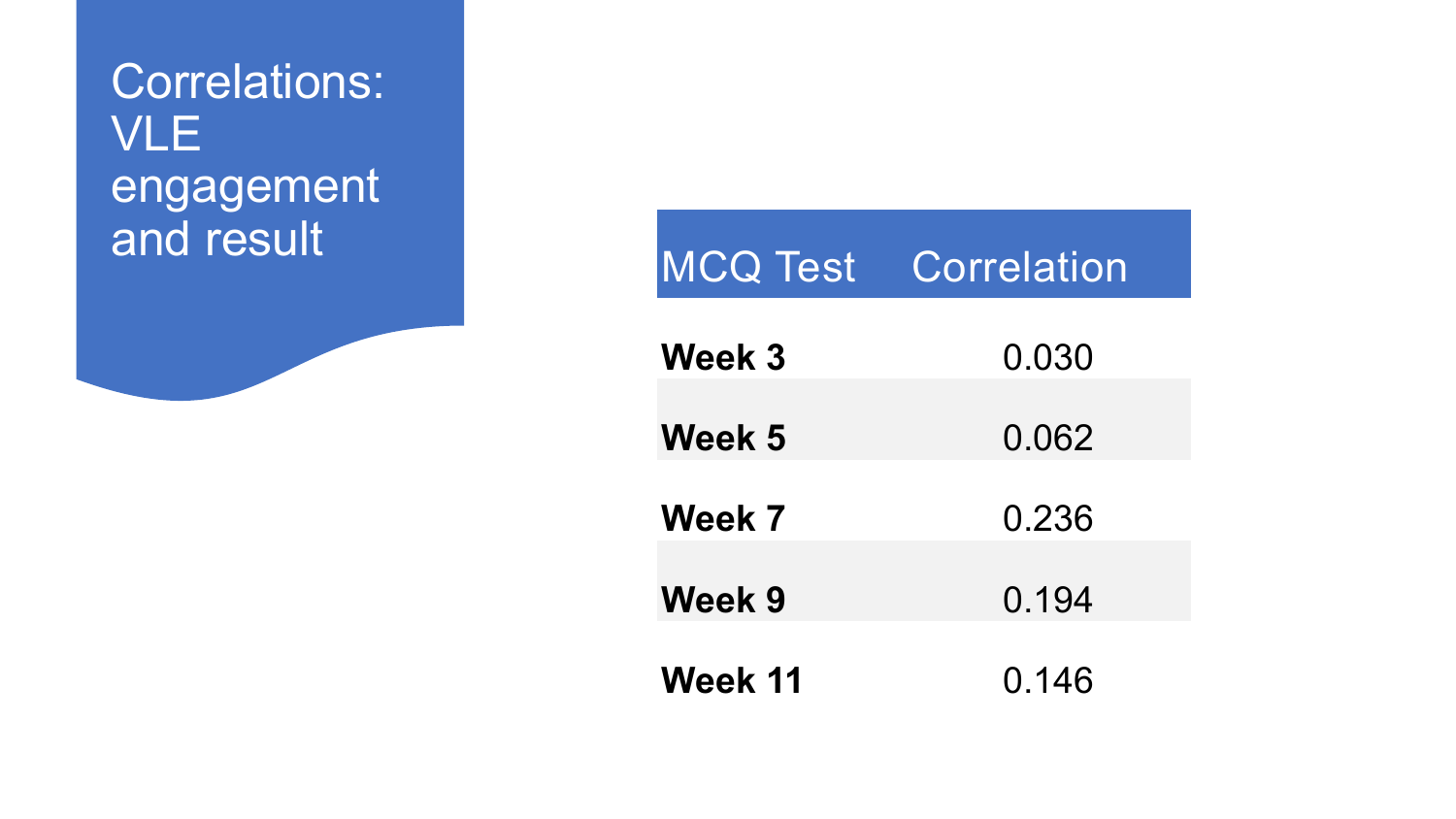## Impact of VLE Resources Use on Performance

| <b>Type of Resource</b> | <b>Home Students</b> | <b>All Students</b> |
|-------------------------|----------------------|---------------------|
| Total engagement        | $0.0008**$           | $0.0008*$           |
| <b>Discussion forum</b> | $-0.0003$            | $0.0030**$          |
| <b>Notes</b>            | $0.0039**$           | $0.0051***$         |
| <b>Quizzes</b>          | $0.0022**$           | 0.0013              |
| <b>Exercise sheets</b>  | 0.0075               | $0.0084**$          |
| Past exam materials     | 0.0131               | 0.0243              |
|                         | 140                  | 280                 |

- High correlations between some of the engagement variables
- Include controls for age; entry points; PPE; gender; disability; WP; ethnicity; school type (home); home/EU/international (all)

\*\*\*, \*\*, \* indicates significantly different from zero at the 1%, 5% and 10% levels respectively.